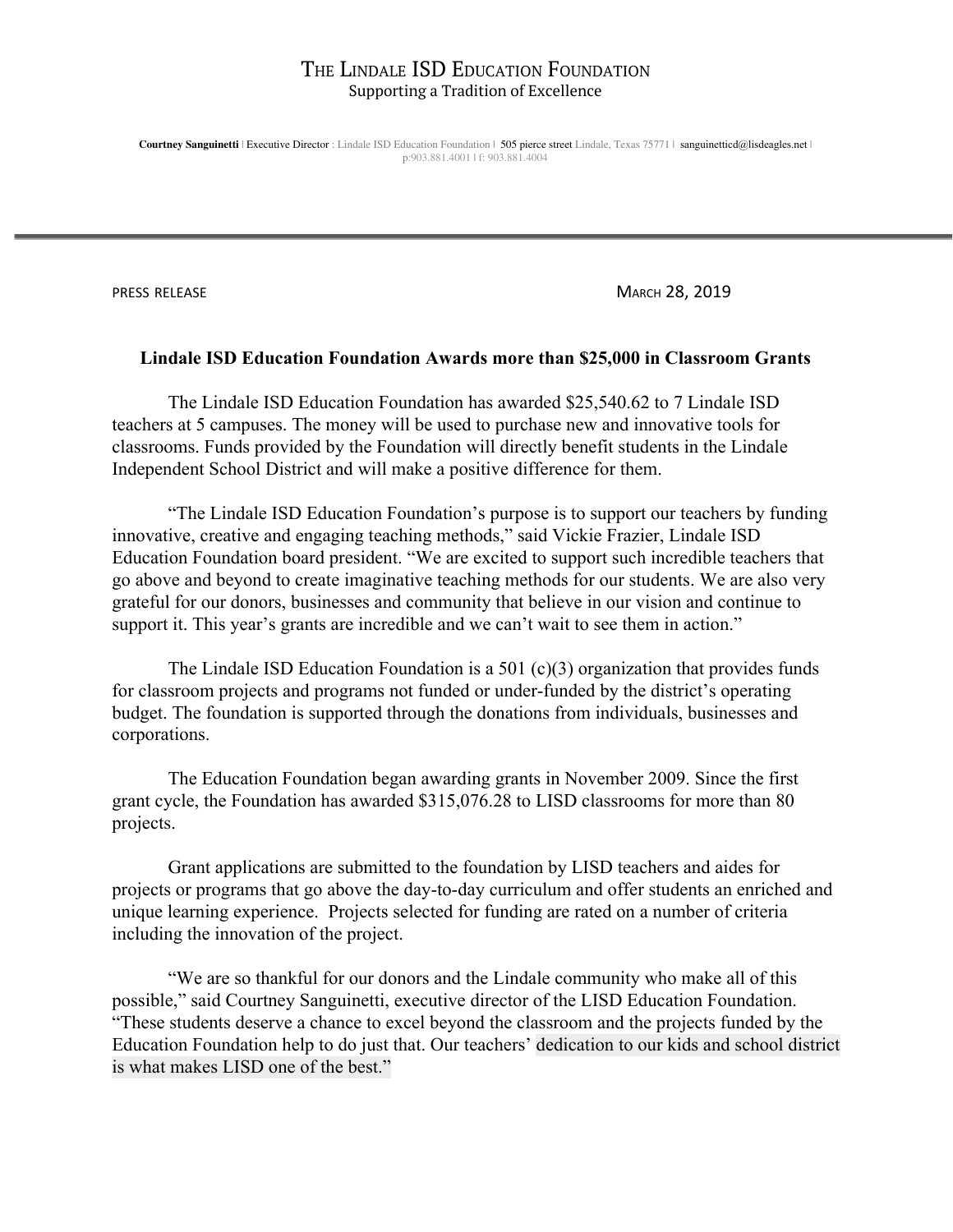## THE LINDALE ISD EDUCATION FOUNDATION Supporting a Tradition of Excellence

**Courtney Sanguinetti** | Executive Director : Lindale ISD Education Foundation | 505 pierce street Lindale, Texas 75771 | sanguinetticd@lisdeagles.net | p:903.881.4001 | f: 903.881.4004

# **Spring 2019 projects receiving funds include:**

## **Education Foundation grant for \$1,043 to fund a Better Vision for a Brighter Future!**

ClassVR (virtual reality) will open up the world to students, giving them countless opportunities to go on field trips anywhere in the world. ClassVR's innovative technology lets students feel as if they were actually inside their skeletal system or swimming with ocean life. ClassVR tears down school walls and innovatively gives our students the world to explore during this formative period of their lives.

# **Education Foundation grant for \$4,865.58 to fund My World's Spinning 'Round n' 'Round!**

Implementation of the Vernier Centripetal Force Apparatus will increase AP Physics 1 & 2 test scores resulting in more college credit awarded. Students will be provided the opportunity to be actively engaged in small groups seeing, analyzing and understanding circular and rotational motion, furthering their conceptual understanding and ability to solve problems related to these two important topics.

## **Education Foundation grant for \$7,100 to fund Fungoman!**

The purpose of the Fungoman is to gain an advantage on coaching athletes in a closer proximity. By utilizing the Fungoman, coaches will be allowed to coach players and campers with full focus as opposed to coaching and focusing on making a proper hit with their fungo bat. This tool can benefit both the Lindale Baseball & Softball programs, during the school years and for summer camps. Student-athletes and campers will see greater increase in skills and instruction from the use of this implementation. Various schools and programs, at all levels of baseball and softball, benefit greatly from the use of the Fungoman.

#### **Education Foundation grant for \$7,906.94 to fund the Shape of Things to Come !**

From 1-3 grade, new concepts are introduced in geometry with which students struggle. Having hands-on manipulatives will enable students to connect vocabulary (faces, vertices, edges & sides) to real objects in front of them. The manipulatives will be used in whole group introduction lessons, small group re-teach lessons and